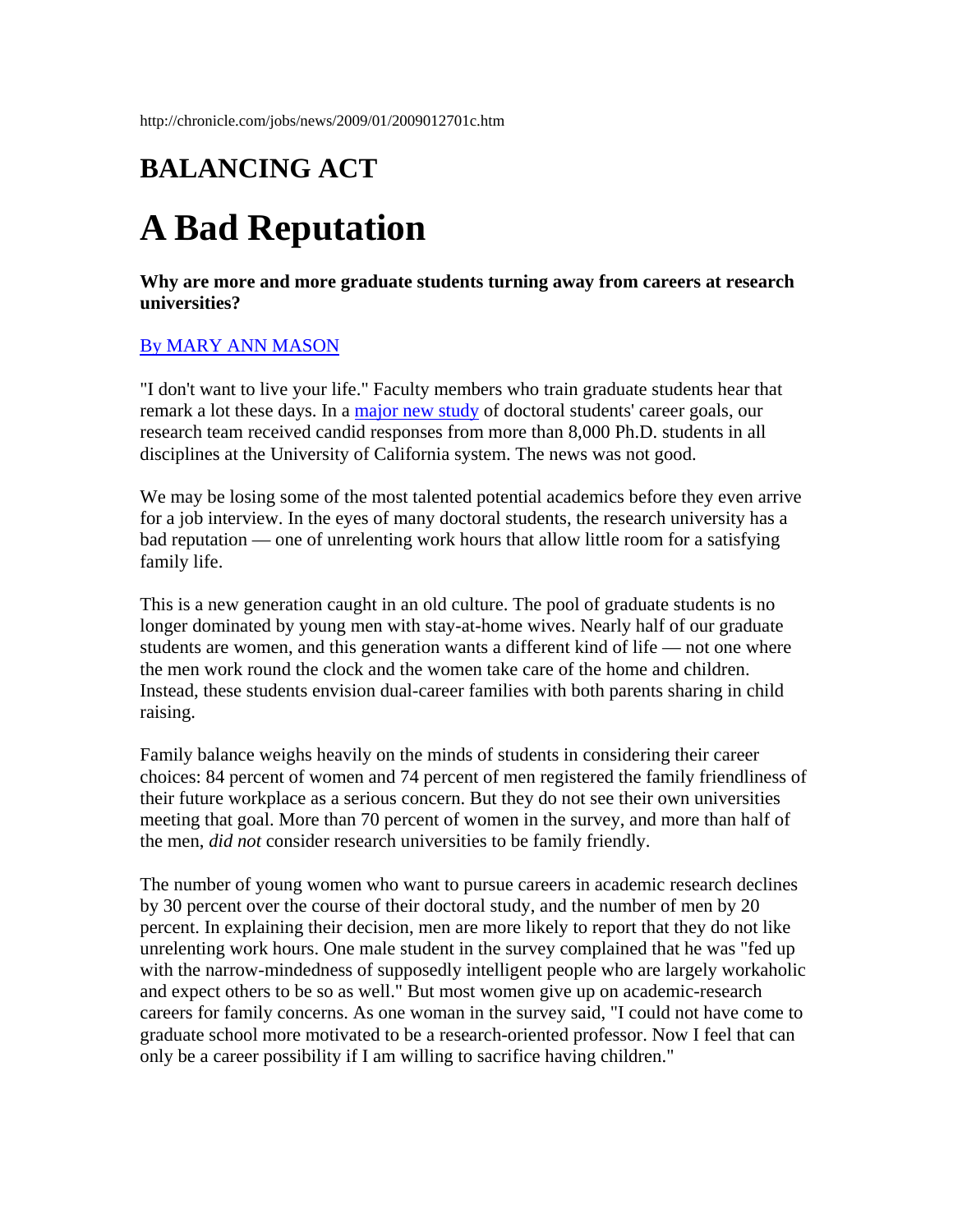Women also change career paths to accommodate their partners. Among academic couples in which both partners are seeking tenure-track jobs — the much-debated "two body" problem — women are more likely to defer their career plans for the benefit of the relationship. As one female doctoral student explained, "To pursue a tenure-track job in English you need to be willing to move anywhere in the country to take the job. The salaries for these positions are not enough to justify a spouse giving up his job, and many of these positions are not in places where a spouse could easily find another job, especially if he is an academic."

Role models also make a difference. When we asked women in the survey whether they viewed research universities as family friendly, their opinions differed significantly depending on whether or not it was common in their departments for female professors to have children. Where it was common, 46 percent of female respondents agreed that research universities were family friendly. Where it was uncommon, only 12 percent of women agreed.

Not many babies are born in graduate school, even though more than two-thirds of the female respondents claimed that the optimal time to have a first child would be between the ages of 28 and 34 — the very years in which they are struggling to obtain their Ph.D.'s. The average age at which women receive a Ph.D. is 33, meaning that those lucky enough to find tenure-track jobs right out of graduate school cannot expect to earn tenure until they are 39. They can see their biological clocks running out before they achieve the golden ring of tenure, but they feel helpless.

Money is a major consideration for why women don't have children in graduate school. Few members of the Association of American Universities (the 62 top-ranked research universities) offer paid maternity leave to graduate students who are employees or supported on fellowships, and only a handful provide them with dependent health care for a child.

Women in our survey said they didn't have time in graduate school to have children, and they also feared that doing so would mean they would no longer be considered serious scholars by their professors. One student said of her department's attitude toward pregnant doctoral students: "There is a pervasive attitude that the female graduate student in question must now prove to the faculty that she is capable of completing her degree, even when prior to the pregnancy there were absolutely no doubts about her capabilities and ambition." The majority of women in the survey, as opposed to only 16 percent of the men, were somewhat or very concerned that pregnancy would be similarly perceived by future employers.

Academic science offers even more challenges for graduate-student parents, particularly mothers. The competitive race to achieve scientific breakthroughs and prove oneself offers little respite for childbirth or child rearing. The effect of parenthood on the career choices of female doctoral students supported by federal grants (the source of support for most students in the sciences) is undeniable. Forty-six percent of female respondents began their graduate studies working toward a faculty position in a research university.